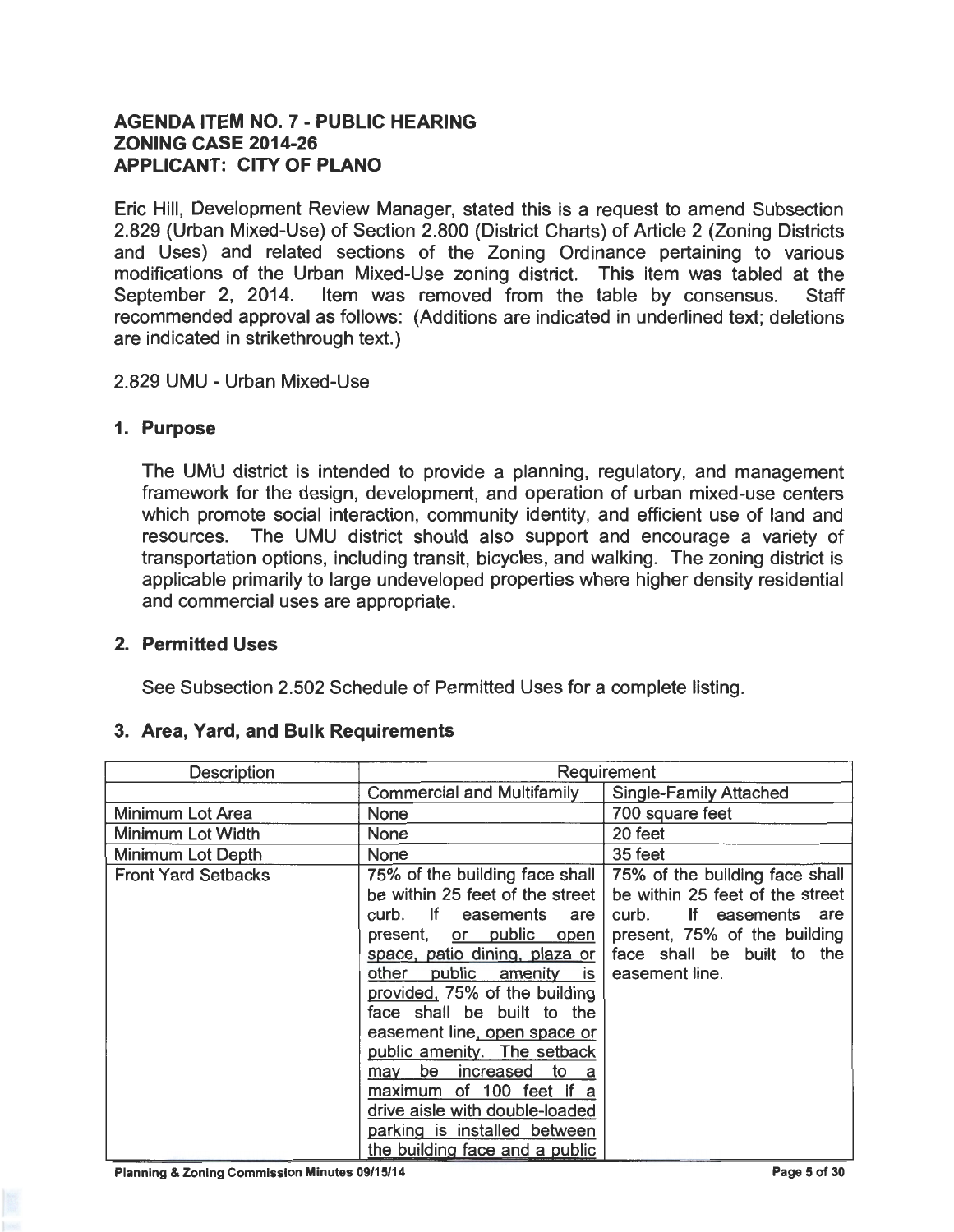|                             | street of Type D or above.       |                             |  |
|-----------------------------|----------------------------------|-----------------------------|--|
| <b>Side Yard Setbacks</b>   | <b>Interior Side Yard - None</b> | Interior Side Yard - None   |  |
|                             | Exterior Side Yard (Corner       | Exterior Side Yard (Corner  |  |
|                             | Lot) - Shall be treated the $ $  | Lot) - Shall be treated the |  |
|                             | same as front yards.             | same as front yards.        |  |
| Minimum Rear Yard           | <b>None</b>                      | <b>None</b>                 |  |
| Minimum Height              | 2 story                          | 2 story                     |  |
| Maximum Height              | 15 story                         | 3 story                     |  |
| <b>Maximum Lot Coverage</b> | None, except as limited by       | 100% including<br>accessory |  |
|                             | applicable<br>setback            | buildings                   |  |
|                             | requirements from Front Yard     |                             |  |
|                             | Setbacks, Side<br>Yard           |                             |  |
|                             | Setbacks, Minimum Rear           |                             |  |
|                             | Yard, and Maximum Height         |                             |  |
|                             | above                            |                             |  |
| Minimum Lot Coverage        | 60%                              | 60%                         |  |
| Maximum Floor Area Ratio    | 6:1 except as limited by         | <b>None</b>                 |  |
|                             | applicable<br>setback            |                             |  |
|                             | requirements from Front Yard     |                             |  |
|                             | Setbacks, Side<br>Yard           |                             |  |
|                             | Setbacks, Minimum Rear           |                             |  |
|                             | Yard, and Maximum Height         |                             |  |
|                             | above.                           |                             |  |
| Minimum Floor Area Ratio    | 1:1                              | <b>NA</b>                   |  |

#### **4. Definitions**

The following terms and definitions only apply to the regulations of this district. Where they conflict with general definitions in the Zoning Ordinance, these definitions shall control.

- a. Floor Area Ratio The ratio of a building's gross floor area to the area of the lot on which the building is located.
- b. Gross Floor Area The sum of floor area within the perimeter walls of a building. Gross floor area only includes air-conditioned space intended for human occupancy and excludes garages, patios, attics, balconies, roof decks, and other exposed or unairconditioned space.
- e. Gross Leasable Area The total floor area intended for tenant occupancy and exclusive use, but excluding garages, patios, attics, balconies, roof decks, and other exposed or unairconditioned space.
- c. Gross Linear Footage The total length of a building as measured in a straight line along the street.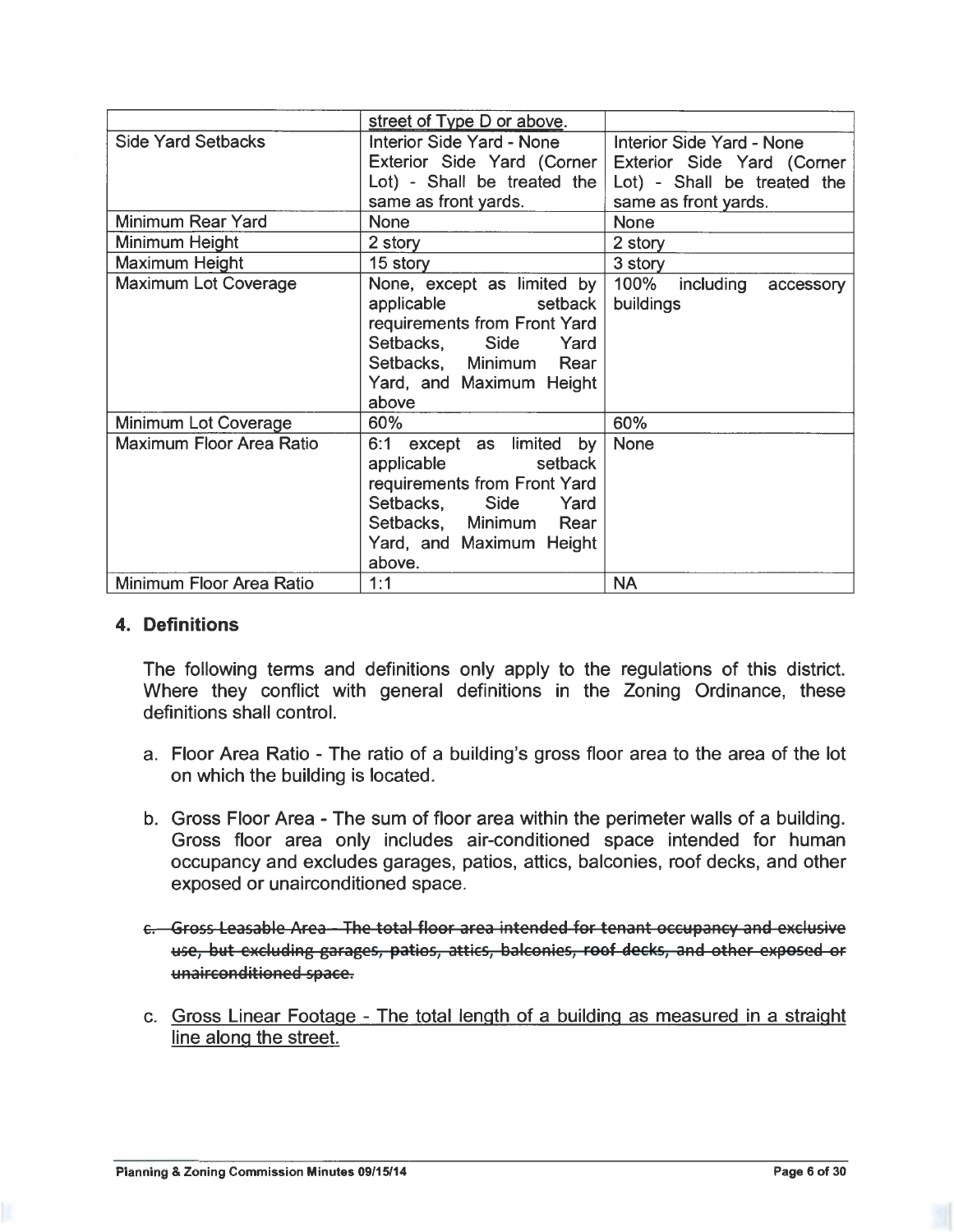- d. Residential Density The number of individual residential living units per acre of the site or lot on which they are located. Calculation of residential density shall be based on the net size of the property, exclusive of public and private street right-of-way, street easements, and park and open space accessible to the public.
- e. Effective Residential Density A measure applied to a mixed-use building which includes calculates the total number of possible residential units to estimate the potential density if the building were used solely for residential purposes. Effective density equals per acre density based on the total number of residential units plus the gross leasable floor area of nonresidential and/or live/work/flex space divided by the average residential unit size.
- f. Live/Work/Flex Space A dwelling unit of not less than 700 square feet that, subject to building code compliance, may be used completely or in part for an allowed nonresidential use.
- g. Block An area enclosed by streets, utility easements and/or transit rights-of-way on all sides, excluding divisions created by fire lanes, alleys, and service drives.
- h. Block Length The distance along a street face uninterrupted by an intersecting street. utility easement. and/or transit right-of-way, excluding intersections with alleys and service drives.
- i. Reciprocal Easement Agreement A contract among property owners and tenants governing the use and operation of property, including shared common areas, usable open space, and parking.
- j. Lot Coverage The area of a site or lot covered by a building measured from the base of the perimeter walls, excluding covered walkways, porches, and unairconditioned space. Tuck under parking and parking garages are included in the calculation of lot coverage.

## **5. District Establishment and Administration**

The regulations contained within this zoning district shall be supplemented with additional standards and conditions required to execute a specific development plan. The boundary of each UMU district shall be defined on the Zoning Atlas and identified with the letters UMU followed by a unique number referencing the supplementary regulations. In considering the establishment of a UMU district, the Planning & Zoning Commission and City Council may amend the base UMU regulations to implement individual development plans, with the exception of:

- a. Requirement for an adopted development plan
- b. Requirement for a governance association
- c. Minimum residential densities for multifamily development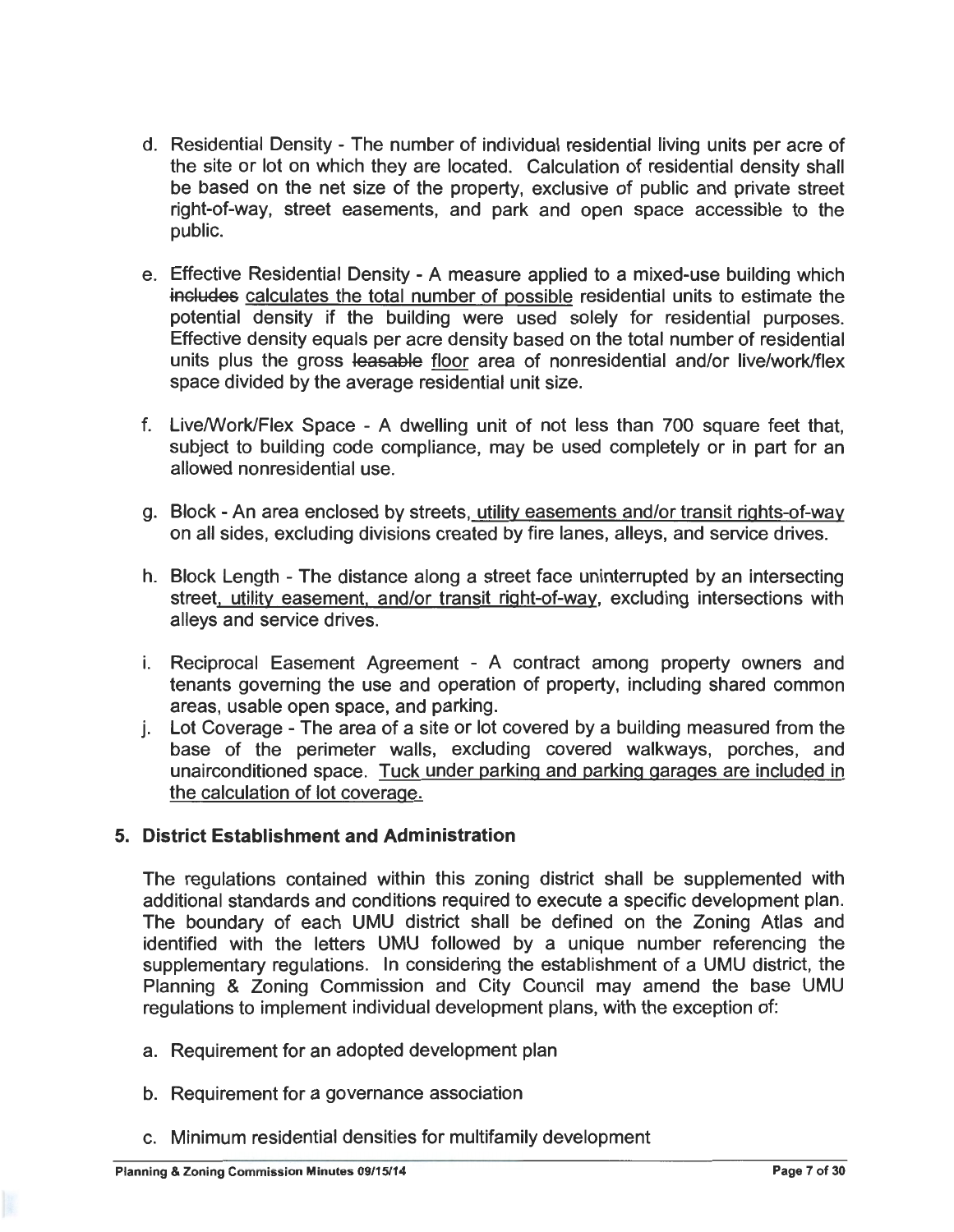- d. Requirement to maintain three or more uses
- e. Requirement for nonresidential uses to be constructed within the first phase of development

# **6. Adopted Development Plan**

A UMU district shall not be established without the concurrent adoption of a development plan for the district. The plan shall show the location and type of streets, blocks, parking areas, and open space. The plan shall specify the primary, secondary, and tertiary categories of land use, including the minimum and maximum amount of gross floor area designated for each category of use. The plan shall specify the minimum and maximum number of residential units. The plan shall enumerate all standards, conditions, and performance and implementation requirements not otherwise contained in the base zoning district requirements. The development plan shall be adopted as part of the ordinance creating the UMU district. Major modifications to the development plan. including but not limited to specifications of land use categories and functional roles, significant lot, block and street design changes, and increasing the number of residential units, shall only be amended by the same process by which-it the development plan was created. (See Section 5.500 Adopted Development Plan.)

# **7. Governance Association**

Applications for building permits for development within a UMU district shall not be accepted or approved until a property owners governance association is established. The association shall be responsible for maintaining all common property, improvements, and amenities within the district. It shall have power sufficient to assess and collect dues and charges as required to perform its responsibilities. It may have additional powers to administer other programs, including but not limited to security, promotion and marketing and entertainment. A Municipal Management district or Public Improvement district created in conformance with the Texas Local Government Code may be created to satisfy this requirement. A Reciprocal Easement Agreement (REA) allowing shared parking arrangements, public access to sidewalks, and to other amenities shall also be required and incorporated in the governance documents, but the REA may be deferred until a plan for common areas and amenities is submitted.

## **8. Mixed-Use Requirement**

Each UMU district must contain three or more use categories. Each category must be designated as primary, secondary, or tertiary according to the gross floor area for each use. Only residential, retail, and office/institutional may be a primary use category. A primary use category must include not less than 50% or more than 70% of the gross floor area. Secondary use categories must include not less than 20% or more than 40% or less than 20% of the gross leasable floor area. Tertiary uses shall must include not represent more than 20% of the gross floor area. The percentages of primary, secondary, and tertiary uses is to be defined in the adopting ordinance.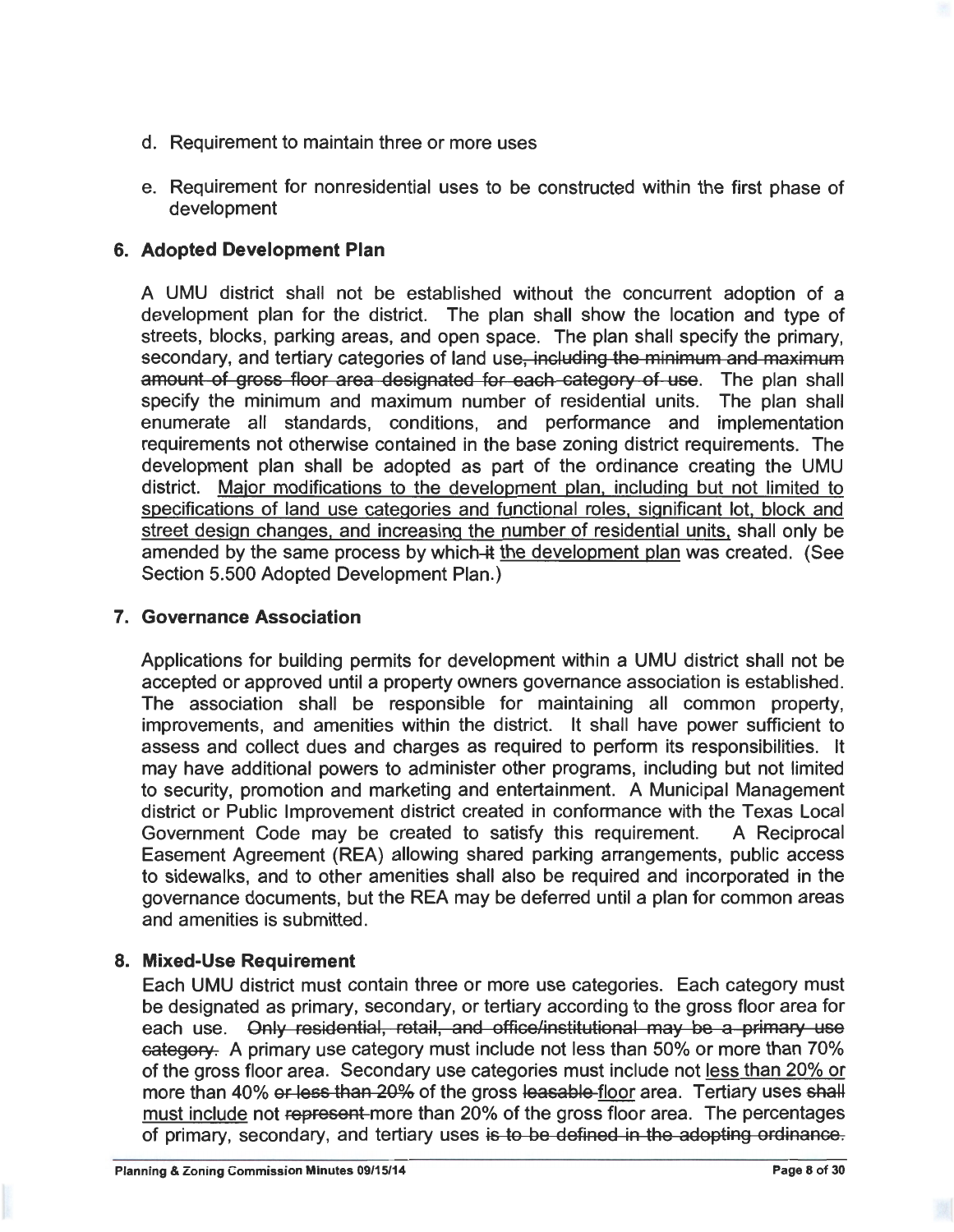Percentages of gross floor area may vary as long as their functional role does not change. The primary use must always be the largest amount of actual building area constructed and under construction. Use categories are designated below:

| <b>Use Category</b>                                            | <b>Functional Role</b>          |
|----------------------------------------------------------------|---------------------------------|
| <b>Primary Residential Uses</b>                                | Primary, Secondary, or Tertiary |
| <b>Retail Uses</b>                                             | Primary, Secondary, or Tertiary |
| Educational, Institutional, Public, and<br><b>Special Uses</b> | Primary, Secondary, or Tertiary |
| <b>Office and Professional Uses</b>                            | Primary, Secondary, or Tertiary |
| <b>Service Uses</b>                                            | Tertiary                        |
| Transportation, Utility, and<br><b>Communications Uses</b>     | <b>Tertiary</b>                 |

# **9. Additional Use Regulations**

- a. If multifamily residential use is a designated use, a minimum of 250 units is required. This requirement does not apply to mid-rise residential developments of 5-12 stories in height.
- b. An average residential density of 40 dwelling units per acre must be maintained within a UMU district. The average shall be computed based on the actual and effective-residential density of units built and under construction (building permit issued). The reservation and allocation of residential units shall be managed by the governance association. Phased development shall have a minimum average residential density of 40 dwelling units per acre. However, no phase having less than 40 units per acre may be constructed, unless preceded by or concurrently built with a phase which maintains the minimum 40 dwelling units for the overall UMU district. No individual phase may be constructed at a residential density less than 30 units per acre, with the exception of single-family attached uses.
- c. No less than 20,000 square feet of nonresidential space must be built as part of the first phase of development, consisting of at least one restaurant and one retail space. Fitness centers, leasing offices, club and meeting rooms, and other uses associated with and managed by a multifamily use shall not be included to meet this minimum requirement. Freestanding nonresidential buildings may not be less than 10,000 square feet in size. There is no minimum size for individual lease spaces integrated vertically into a building,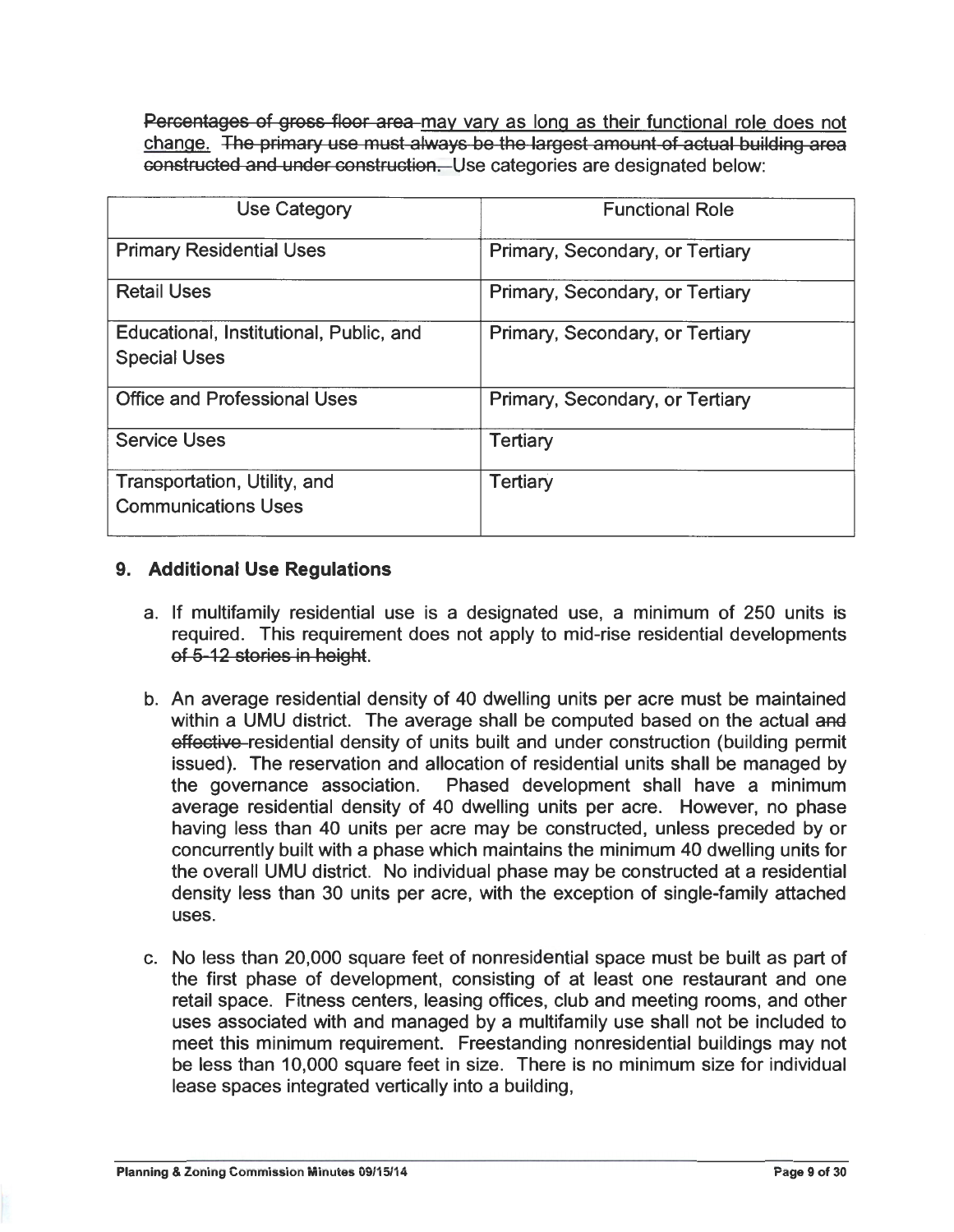#### **10. Streets and Sidewalks**

- a. All streets within a UMU district must be platted as private streets, unless the city agrees to accept dedication of some or all as public streets. All streets are to be open for public use and may not be gated or have restricted access, except as may be permitted for special events. All streets must be located in a private street lot or in public right-of-way. The width of a street lot or right-of-way shall be determined by the adopted development plan. A private street lot or public right-of-way may vary in width but must be sufficient to accommodate travel lanes, medians, sidewalks, utilities, street furniture and fixtures, and landscaping of public or common ownership. Easements may be required within the street lot for utilities and emergency access.
- b. All streets within a UMU district shall be constructed in accordance with the following general street classifications:
	- i. Major Median Divided (four 11-foot travel lanes) Only permitted if a Type D or larger thoroughfare is required by the city's Thoroughfare Plan.
	- ii. Major Street (two 11-foot travel lanes with parallel or diagonal parking and valet or drop-off lanes)
	- iii. Minor Street (two 11-foot travel lanes with parallel parking and designated loading zones)
	- iv. Mews Street (for Single-Family Residence Attached development only) (two 11-foot travel lanes with three feet on each side to accommodate utilities and services) - Parking may be provided on mews streets but is not required.
	- v. Alley/Service Drive (two 12-foot travel lanes with no parking) May also be a fire lane
- c. Street Design A UMU district shall be organized into blocks created by a grid of streets. A variety of street types and block sizes may be incorporated to create the grid, including diagonal, off-set, and angled streets. Cul-de-sacs and curvilinear streets are prohibited.
- d. Block Size The maximum block size is three acres, except as required for public park, hospital, or school use.
- e. Block Length The maximum block length is 600 feet, except as may be required for park, hospital, or school use.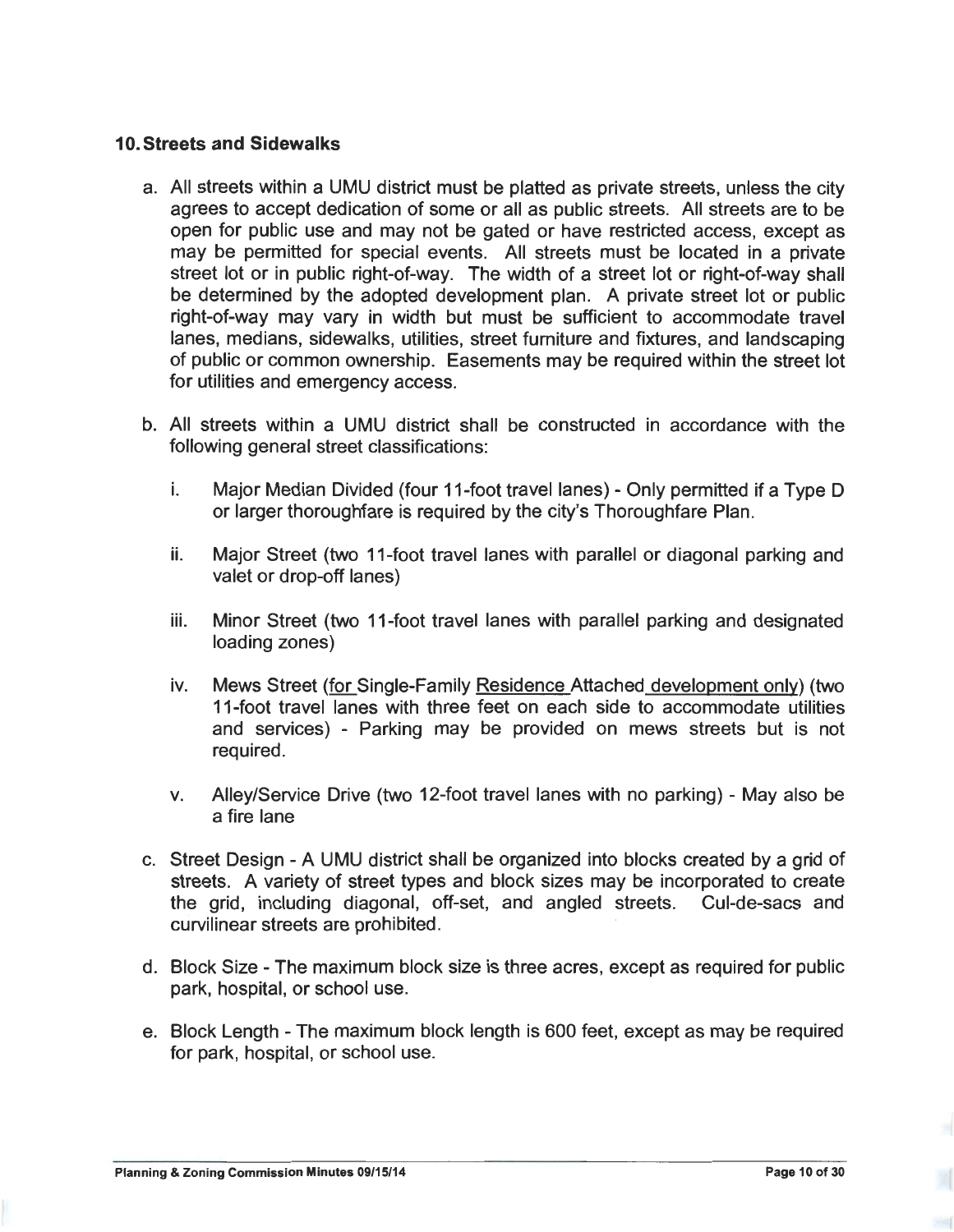- f. Required Main Street All UMU districts shall have a main street, designated on the development plan, which serves as the core of the district. It shall be a major street <del>(two 11 foot travel lanes with parallel or diagonal parking). B</del> with buildings of a minimum of two stories shall fronting onto the main street. No parking garages or surface parking lots shall directly abut the main street. A minimum 600 foot to 1,200 foot section of the street shall be the activity center of the district core. 75% of This the gross linear footage area of the first floor shall have the highest concentration along the activity center shall consist of retail, restaurant, and entertainment, and other active uses. square footage in the UMU district. The maximum width of store fronts in this area shall be limited to 100 feet. The perimeter of a superstore, food/grocery store, or regional theater must be lined with individual store fronts meeting this maximum width requirement. The specific development plan must define the main street. It shall also designate the location of at least 60% of the gross floor area along the main street for primary and secondary uses.
- g. Street Trees Street trees are required at the rate of one tree per 40 linear feet of major and minor street frontage. Adjacent to retail uses, street trees are required at the rate of one tree per 100 feet of major and minor street frontage. Trees shall be placed in planting beds or tree grates within five feet of the back of the street curb.
- h. Sidewalks Sidewalks shall be provided on both sides of all major and minor streets as required below. A clear pedestrian path of seven feet in width shall be maintained on all minor streets and 12 feet in width on all major streets. Trees, landscaping, outdoor dining areas, bicycle racks, and street furniture may be placed within the sidewalk but may not reduce the clear path width. Awnings, canopies, and other detachable fixtures may extend into the street lot or public right-of-way. All public sidewalks and common areas to be maintained by the governance association shall be located in a street lot or public right-of-way. All other areas are to be on a building lot. Other walkways may be permitted to access open space, amenities, and services. All walkways are to be open to the public unless designated as private.

## **11. Usable Open Space**

a. Usable public open space shall be provided in an amount not less than five percent or more than ten percent of the gross acreage of the development. A maximum of 25% of the required open space may be located within a floodplain or within an overhead transmission line easement if these areas are improved for open space use. Except for property located within a floodplain, open space shall fit into the grid street and building block plan. Unless arranged as a courtyard with buildings on three sides, public open space shall abut a street on two sides. At least one plaza or open space shall be located within adjacent to the main street area required in 10.f above. Smaller usable open space areas may also be provided. Individual public open space areas and shall be no larger than three acres or smaller than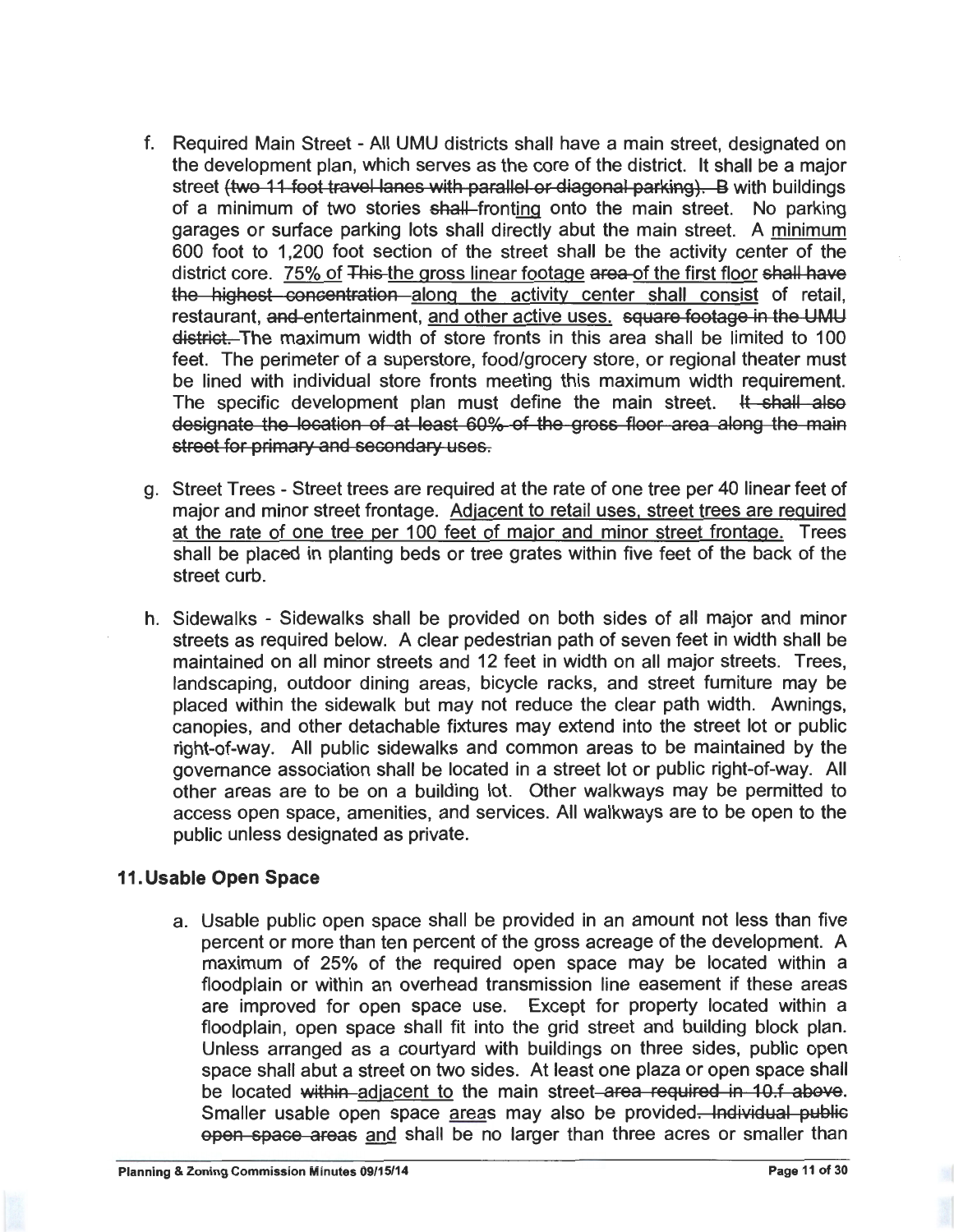one-quarter acre. The plan for the arrangement of common open space must e adopted when the district is established. It may be amended only through the same process as the district was created. The common open space is to be maintained by the association. Usable open space must be adopted by the development plan and must be maintained by the governance association.

- b. Private open space is permitted consisting of interior courtyards and patios required for private amenities and individual business and residential use. Fencing and other enclosures may be used for building security, protection of play and pool areas, or as may be required for business and individual residential use. Exterior yards may not be fenced, except front yards assigned to individual residential units and townhouses may be enclosed with a maximum four-foot tall vertical rail metal fence.
- c. Multifamily development is exempt from the requirements of Subsections 3.104 (Multifamily Residence) and 3.117 (Usable Open Space).

# **12. Parking Requirements**

- a. UMU districts shall be designed as compact, pedestrian-oriented developments. With the exception of neighborhood theaters, regional theaters, religious facilities, and assembly halls, the maximum permitted parking for nonresidential uses is capped at one space for each 250 square feet of gross leasable floor area. Theaters and assembly halls are capped at one space per 2.5 persons accommodated. On-street parking is included in the parking calculations for the UMU district. No more than 25% of parking spaces the capped parking requirement for the entire development<del>, as shown on the development plan,</del> may be located in a surface parking lots. Parking in excess of 40% over the above the maximum caps may be provided only is allowed only if provided in parking garages.
- b. Parking for multifamily residential uses shall be required as follows:
	- i. One bedroom or less: One parking space per unit
	- ii. Two bedrooms: 1.5 parking spaces per unit
	- iii. Three bedrooms or more: Two parking spaces per unit
- c. On-street parking is required on all major and minor streets except in locations designated for loading, services, and pedestrian crossings.
- d. All surface parking lots with  $50-100$  or more spaces must be designed as future development sites. They must be located on the outside edge of the development. No surface parking lot may contain more than 300 spaces.
- e. A minimum five-foot landscape edge shall be provided between all surface parking lots and major and minor streets. Within this landscape edge, ten shrubs (five gallon minimum) shall be planted per 500 square feet. The landscape edge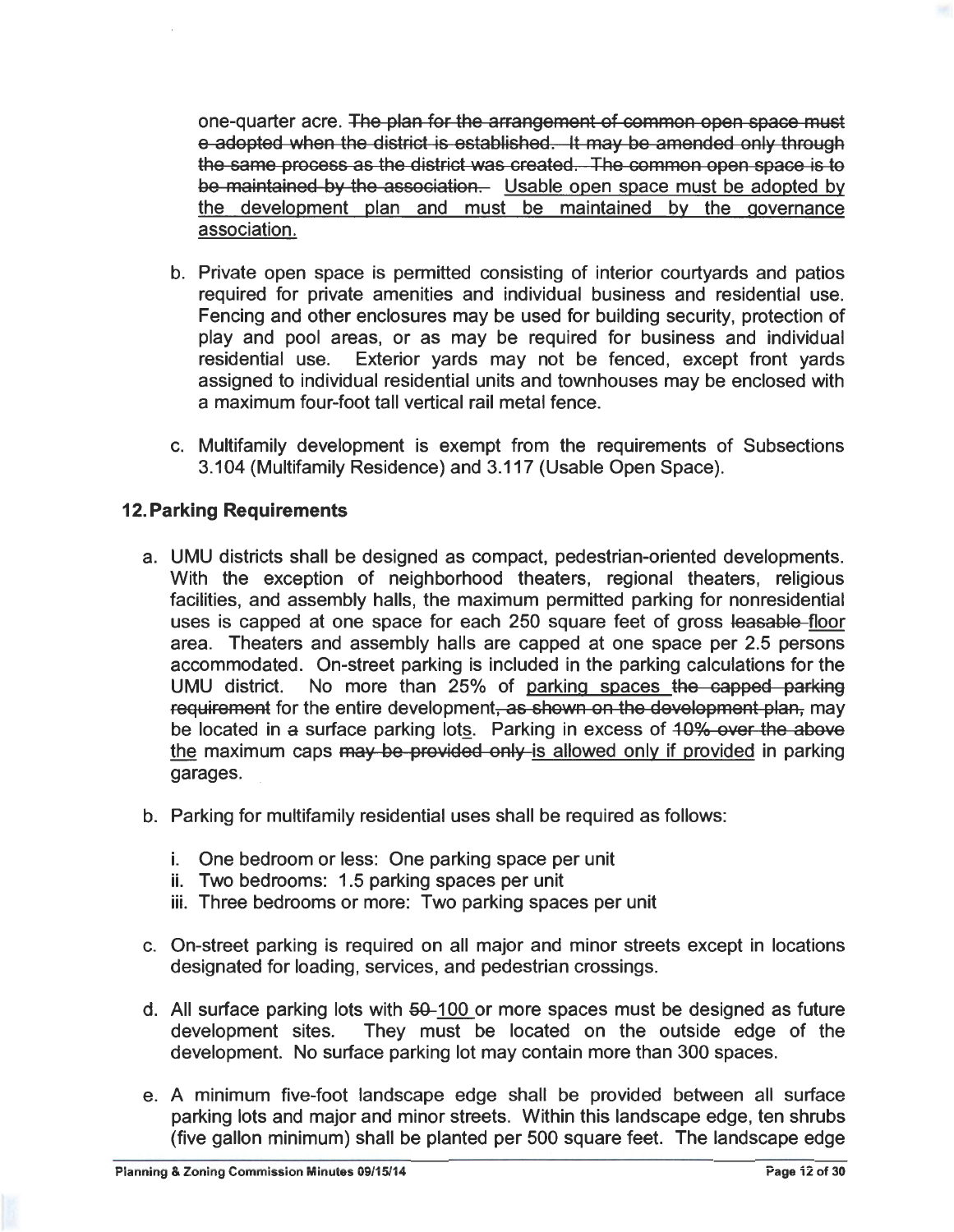along major median divided streets shall comply with the requirements of Section 3.1200 (Landscaping Requirements) or the overlay districts contained in Article 4 (Special District Regulations) if applicable.

- f. Private garages may be located (tucked) directly under and assigned to an individual residential unit.
- g. Podium parking or grade level parking may be located under a horizontal structural concrete or steel structure separating the parking level from uses located on the podium.
- h. One full level of a multi-level parking structure at or below grade must be open for general public parking. No parking structure serving primarily residential use shall serve more than two residential buildings. A residential parking garage must directly connect to at least one residential building and each level of the garage must be directly accessible from the residential building.

## **13. Building Placement and Design**

- a. Buildings in a UMU district must be designed and oriented to reinforce the street grid. The distance from building face to building face shall not exceed 100 feet on major streets, unless separated by usable open space.
- b. Single-Tenant Maximum First Floor Square Footage 30,000 square feet, with the exception of schools and hospitals
- c. Permeability of First Floor With the exception of parking garage, podium garages, and loading and service areas, 60% of the first floor of nonresidential buildings and live/work/flex space units must consist of windows and doors. Live/work/flex space units must have an exterior entrance.
- d. Nonresidential space must have a minimum floor-to-ceiling height of 12 feet; however, live/work/flex space must have a minimum floor-to-ceiling height of ten feet.

#### **14.Single-Family Attached (Townhouse) Residence Regulations**

- a. Each dwelling unit shall be on an individually-platted lot. No more than 50% of the lots within a development may abut a mews street as the only point of street frontage and access.
- b. Maximum Density: 40 dwelling units per acre
- c. Minimum Density:  $25-18$  dwelling units per acre
- d. Minimum Floor Area per Dwelling Unit: 800 square feet